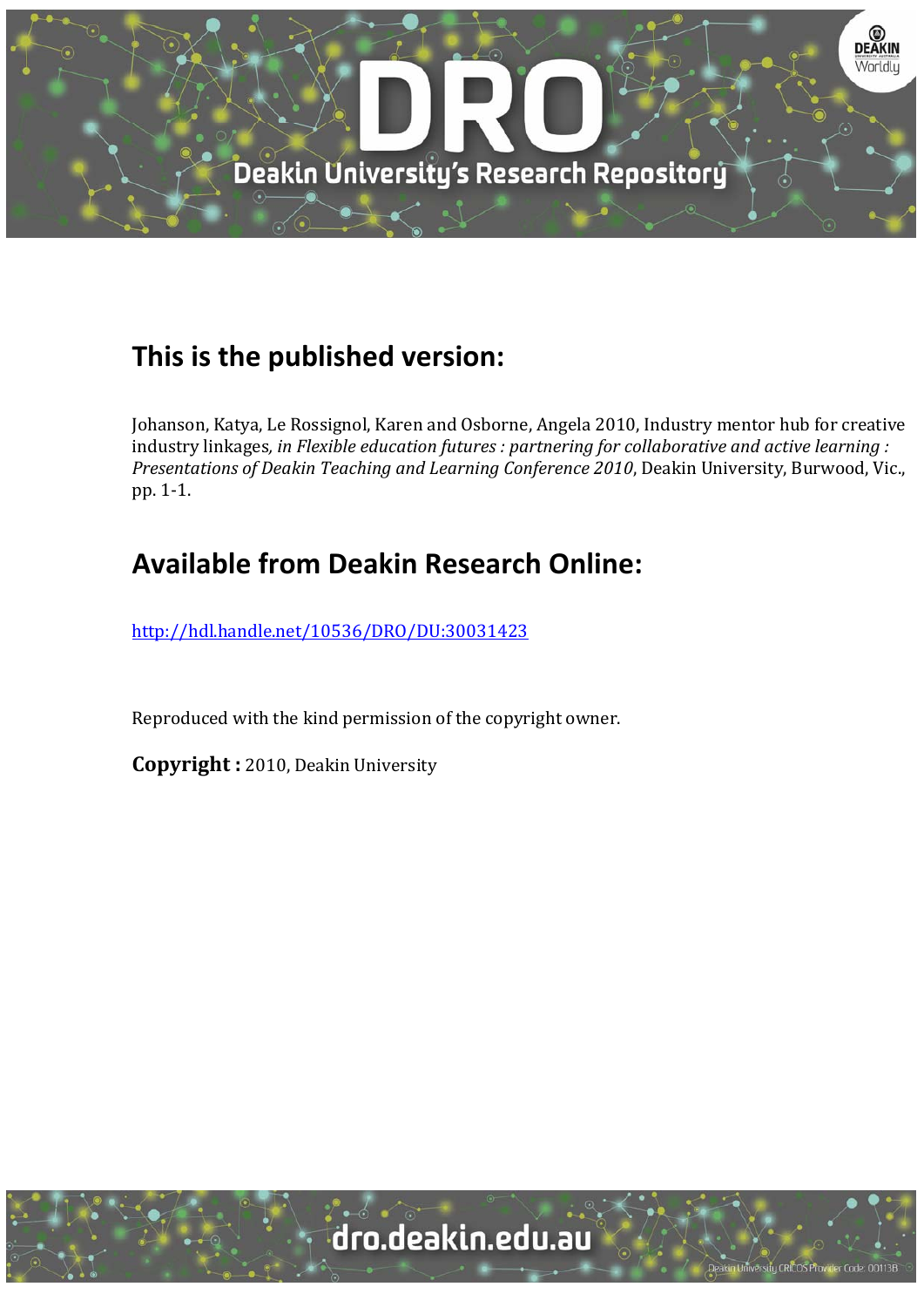### **Industry Mentor Hub for creative industry linkages**

**Katya Johanson, Karen Le Rossignol, School of Communication and Creative Arts, Faculty of Arts and Education Angela Osborne, School of Management and Marketing, Faculty of Business and Law**

### **Objectives**

Building on research on mentoring schemes for career development (such as Fagenson 1989; Allen et al. 2006), staff in creative arts have introduced industry-mentored projects for postgraduate coursework students. This project identifies and promotes the advantages of mentoring to creative arts mentors and mentees, and has developed a hub to identify a community of practice.

#### **Rationale**

The creative arts sector is characterised by labour patterns considered to be protean and insecure (Bridgstock 2005; Throsby & Hollister 2003, p. 39). In Australia, 75% of artists work on a freelance or self-employed basis, and 63% work in more than one job at a time (Throsby & Hollister 2003: pp. 37–8). The model that dominates universities' work-integrated learning is that of employees anticipating an employment contract in a company. Work-integrated learning rarely recognises that workers in industries such as the arts require experiential learning outside the traditional workplace. One of the key needs for artists is for social capital, which substantially influences the artist's career success (Bridgstock 2005). The project's industry hub provides mentoring models to increase that social capital.

#### **Methodology**

The team conducted interviews with industry mentors and stakeholders in Deakin's creative arts courses. Audiovisual and written case studies will be analysed to provide a range of mentor models for the creative arts discipline.

#### **Findings and possible implications**

The interactivity of mentor models will be trialled to extend the database of industry mentorship contacts and industry access to creative arts graduates. The project team will report on strategic future directions for the hub.

#### **References**

Allen, TD et al. 2006, 'Career success outcomes associated with mentoring others: a comparison of mentors and nonmentors', *Journal of Career Development*, March, vol. 32, no. 3, pp. 272–85.

Bridgstock, R 2005, 'Australian artists: starving and well-nourished: What can we learn from the prototypical protean career?', *Australian Journal of Career Development*, vol. 14, pp. 40–8.

Fagenson, EA 1989, 'The mentor advantage: perceived career/job experiences of proteges versus non-proteges', *Journal of Organizational Behavior*, vol. 10, no. 4, pp. 309–20.